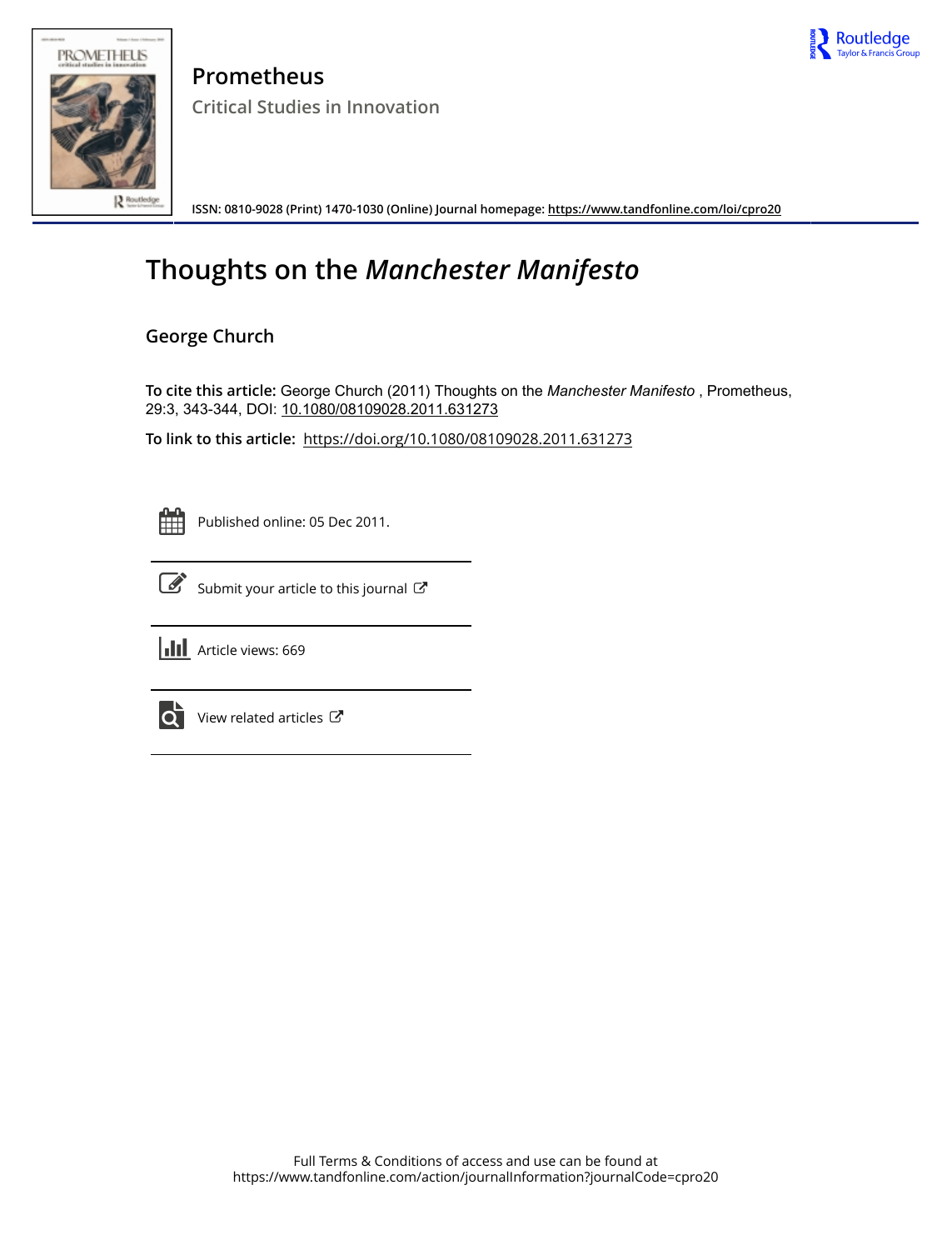

### **RESPONSE**

## RESPONSE **Thoughts on the Manchester Manifesto**

George Church\*

Department of Genetics, Harvard Medical School, Boston, MA, USA

George Church is a professor at Harvard University and founder of the personal genome project. He has patents in the fields of genome reading and writing, automation and instrumentation, and advocates open source and transparency; for example, by developing the open access next generation sequencing platform (Polonator.org) and the open access human genome plus trait dataset (PersonalGenomes.org).

One major omission from the Manchester Manifesto and this proposition paper is that the alternative to the patent system is probably not open access: it is more likely to be trade secrets. While the Manifesto mentions the term 'patent' many times, 'trade secret' and 'copyright' are not mentioned at all. It is often the case, as the Manifesto declares, that patents might be 'incomplete and need an expert to decipher', but in practice, there are many such experts who do just this: they decipher patents and are free to publish versions that are accessible to, and can be understood by, a wide audience. If any particular patent is truly too incomplete or obfuscated, then it will not stand up in court, and the trade secret route might have been safer for the inventor. The easiest route to the open access the *Manifesto* proposes might apply to government-funded research, but even here it is probable that a significant fraction of the funded research community would develop methods for stopping just short of an enabling discovery, and then switching to stealth mode with private – not government – funding. A more likely route to open access would be to encourage organizations that promote or profit (at least in part) from open access, open source methods. Prominent examples are Linux, Google Code, MediaWiki, TropicalDisease.org, Open Source Drug Discovery (OSDD.org), CreativeCommons.org, One Laptop per Child (OLPC), BioBricks, Polonator.org, OpenCola and GitHub.

Ironically, a data type that is crucial for both industrialized and developing nations, and yet is among the least open deals with integrating human genomes, environments and traits (GET). The general lack of open access for GET data is occasionally ascribed to privacy complexities, but in reality, trade secrecy, academic priority seeking and copyrights play large roles, and access is often limited to collaborators – a practice that could result in coercion to collaborate and/or biases against researchers in developing nations. Ironically again, most international

ISSN 0810-9028 print/ISSN 1470-1030 online

http://dx.doi.org/10.1080/08109028.2011.631273

http://www.tandfonline.com

<sup>\*</sup>Email: gmc@harvard.edu

2011 Taylor & Francis

All views and opinions expressed in this article are the views of the author and are not the views of Taylor & Francis, its agents and its licensors.